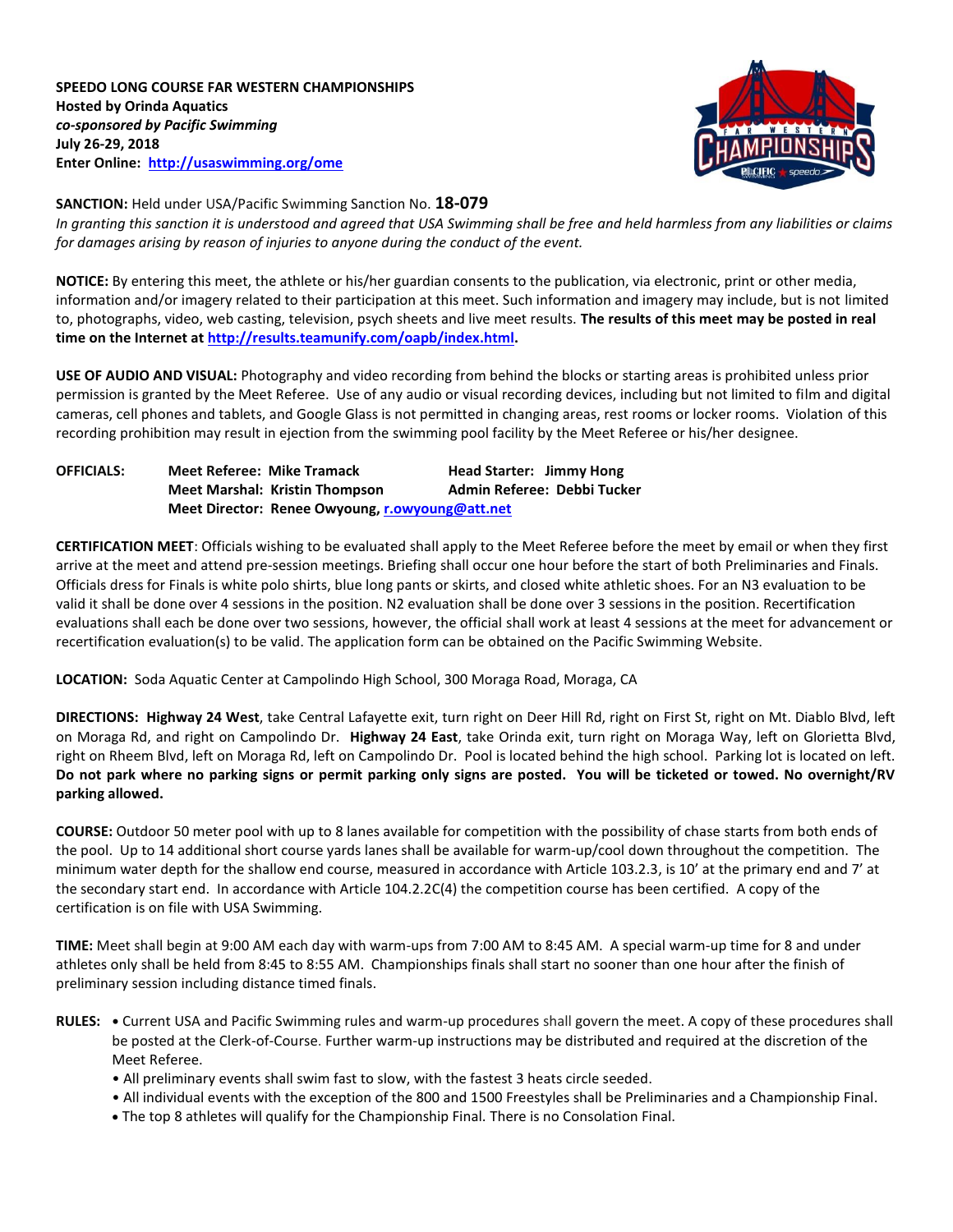- Athletes may compete in **three (3)** events per day, and a maximum of **seven (7)** individual events, plus relays for the entire meet.
- If local conditions warrant it the Meet Referee, with the concurrence of the Meet Director, may require a mandatory scratch down. Immediate cash refunds shall be made for any mandatory scratches.
- All coaches and deck officials shall wear their Deck Credentials in a visible manner. Coaches can provide proof of certification with Deck Pass.
- All Relay events, with the exception of the 200 Medley Relays shall swim at the conclusion of Finals. The 200 Medley Relays shall swim at the start of Finals on Friday.
- Athletes shall provide their own timers and lap counters for the 800 and 1500 Freestyle.
- Athletes shall provide their own timers for the 400 Freestyle and 400 Individual Medley.

 Athletes entered in the meet shall receive a deck credential as part of the entry fee. Should an Athlete lose their deck pass, the Athlete's Coach can purchase a replacement deck credential for \$10.

- No Refunds shall be given (other than mandatory scratch downs).
- Pacific Swimming does not currently have a No-Tech Suit policy for 12 & under Athletes.

 **This is a closed deck meet. Only Athletes, Coaches, Officials and Volunteers with a deck credentials will be allowed on the inner deck.**

**UNACCOMPANIED ATHLETES:** Any USA Swimming member competing at the meet shall be accompanied by a USA Swimming member-coach for the purposes of athlete supervision during warm-up, competition and warm-down. If a coach-member of the athlete's USA Swimming Club does not attend the meet to serve in said supervisory capacity, it is the responsibility of the athlete or the athlete's legal guardian to arrange for supervision by a USA Swimming member-coach. The Meet Director or Meet Referee may assist the athlete in making arrangements for such supervision; however, it is recommended that such arrangements be made in advance of the meet by the athlete's USA Swimming Club Member-Coach.

**RACING STARTS:** Athletes shall be certified by a USA Swimming member-coach as being proficient in performing a racing start or shall start the race in the water. It is the responsibility of the athlete or the athlete's legal guardian to ensure compliance with this requirement.

**RESTRICTIONS:** • Smoking and the use of other tobacco products is prohibited on the pool deck, in the locker rooms, in spectator

- seating, on standing areas and in all areas used by athletes, during the meet and during warm-up periods.
- Sale and use of alcoholic beverages is prohibited in all areas of the meet venue.
- No glass containers are allowed in the meet venue.
- No propane heater is permitted except for snack bar/meet operations.
- All shelters shall be properly secured. Tarps will not be allowed on the grass overnight.
- Changing into or out of swimsuits other than in locker rooms or other designated areas is prohibited.

• Destructive devices, to include but not limited to, explosive devices and equipment, firearms (open or concealed), blades, knives, mace, stun guns and blunt objects are strictly prohibited in the swimming facility and its surrounding areas. If observed, the Meet Referee or his/her designee may ask that these devices be stored safely away from the public or removed from the facility. Noncompliance may result in the reporting to law enforcement authorities and ejection from the facility. Law enforcement officers (LEO) are exempt per applicable laws.

• Operation of a drone, or any other flying apparatus, is prohibited over the venue (pools, athlete/coach areas, spectator areas and open ceiling locker rooms) any time athletes, coaches, officials and/or spectators are present.

All animals except working service animals are prohibited from all areas of the competition venue.

 Except for coaches' seating next to the pool, no chairs, canopies, tents, or "camping" in the competition pool area. All athlete and spectator chairs, canopies, tents, or other set-ups must be outside the competition pool gates and on the softball field only. No set of any type in other areas of the school campus.

• **Only Athletes registered in the Meet are allowed in any of the swimming pools.**

**ELIGIBILITY:** • Athletes shall be current members of USA Swimming, and shall enter their name and registration number on their entries exactly as they are shown in their USA Swimming Registration. If this is not done, it may be difficult to match the athlete with the registration and times database. The meet host shall check all athlete registrations against the SWIMS database, and if not found to be registered, the Administrative Referee shall accept the registration at the meet (a \$10 surcharge shall be added to the regular registration fee). Duplicate registrations shall be refunded by mail.

• Athletes shall have met the "Summer 2018 FW" time standard in every event entered. Entries with "NO TIME" shall be rejected.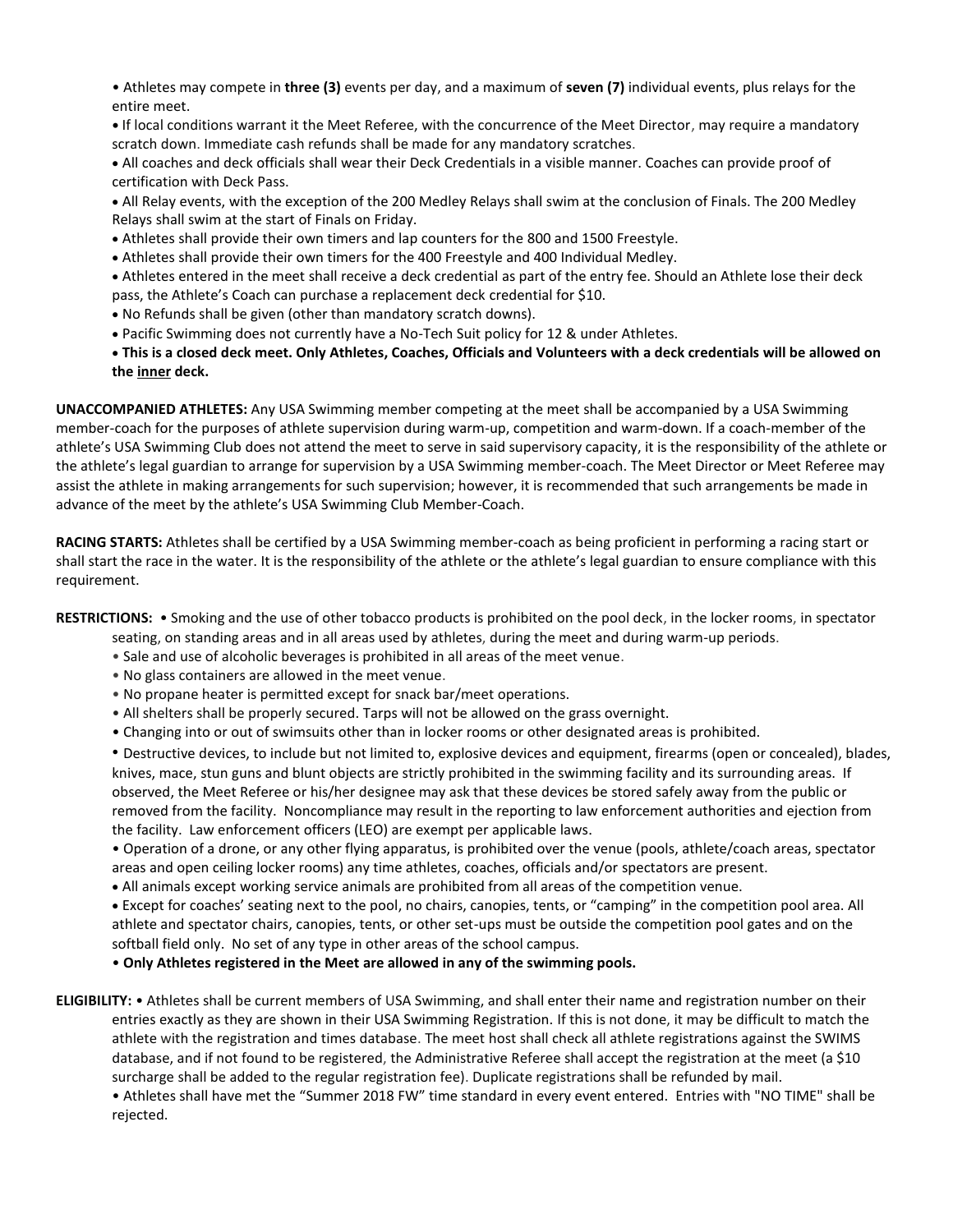• Disabled athletes are welcome to attend this meet and should contact the Meet Director or Meet Referee regarding any special accommodations on entry times and seeding per Pacific Swimming policy.

• Athletes 19 and Over may compete in Preliminaries and shall not be eligible for awards and scoring. Such athletes shall have met standards for the 17-18 age group.

- All Relay Athletes must be entered in individual events or as a relay-only athlete.
- The athlete's age shall be the age of the athlete on the first day of the meet.

• Visiting "All-Star" teams are welcome. "All-Star" teams are defined as teams officially representing a federation outside the United States. Individual athletes can score points towards high point awards. All-Star teams shall not be in contention for team awards. All-Star relays can win medals, but shall not score points.

**PROOF OF TIME:** Proof of time shall be required for this meet per Pacific Swimming Rules and Regulations Section 4.A.2. All entry times shall be verified against the USA Swimming SWIMS database, and may be changed in accordance with Pacific Swimming Entry Time Verification Procedures. Entry times shall have been achieved after January 1, 2017 and prior to the closing date of entries for the meet Monday, July 16 at 11:59 PM PST (Pacific Standard Time). If a time cannot be proven prior to the meet, the athlete shall not be allowed to check-in for the event until the entry time has been proven. When possible, the coaches shall be notified of the athletes who have not proven their entry time. No refunds shall be given if a time cannot be proven.

**ENTRY FEES**: \$10.00 per individual event, \$10.00 participation fee per athlete and \$20.00 per relay. \*\*Note, relay only athletes ARE NOT required to pay the participation fee. All entry fees SHALL be included with entry,or entries shall not be accepted.

**COACH CREDENTIALS:** Coach Credentials are \$10.00 per coach. The credential shall be worn at all times during the meet. Coaches with credentials shall receive a program and Finals sheets, as well as access to hospitality. Coach Credentials can be purchased in USA Swimming's OME system or submitted with the Hy-Tek entry file.

**ONLINE ENTRIES:** Online entry shall be available via USA Swimming's OME system ([http://usaswimming.org/ome\)](http://usaswimming.org/ome). Entries shall be accepted until **Monday, July 16, 2018 at 11:59PM PST.** 

**HY-TEK ENTRIES:** Hy-Tek entries shall be accepted. Teams may submit a Hy-Tek electronic entry file to Pacific Swimming at: *[FarWesternEntry@PacSwim.org](mailto:FarWesternEntry@PacSwim.org)*. Entries shall be accepted until **Monday, July 16, 2018 at 11:59 PM PST.** The team shall receive an entry confirmation from Pacific Swimming. Each Hy-Tek entry file is subject to a surcharge based on the number of athletes.

1-10 athletes \$50 11-25 athletes \$100 26-50 athletes \$150 50+ athletes \$200

Hy-Tek entries shall require a team check made out to Pacific Swimming for the amount of the entry fees plus the service charges. The payment shall be postmarked within 48 hours of entry submission and mailed (or hand-delivered) to:

# **Annie Stein, 1080 S. De Anza Blvd. San Jose, CA 95129**

A late fee of 20% shall be charged to the club if the post mark on the team check is over 7 days from electronic submission.

**LATE ENTRIES:** Any club or athlete missing the entry deadline shall be permitted to enter late, subject to the following requirements: A. Late entries shall be submitted through the Online Meet Entry system (OME);

B. These entries shall be received no later than **Wednesday, July 18, 2018** at 11:59 PM PST**.**

C. The club or athlete shall pay a one-time processing fee of \$75.00, and pay entry fees of \$20 per individual and \$40 per relay event.

**FOREIGN TEAM\* ENTRIES:** Foreign teams may enter using the Hy-Tek entry file provided. Entry files are due no later than **Monday, July 16** at 11:59 PM PST. Email the entry file to *[FarWesternEntry@PacSwim.org](mailto:FarWesternEntry@PacSwim.org)*. Mail a hard copy of the Individual Meet Entry Report, along with the entry fee check to the address listed below. Hard copies and checks SHALL arrive no later than **Tuesday, July 17, 2018 at 11:59 PM PST**. unless prior arrangements have been made. **If using overnight priority mail, please use the following address for delivery and WAIVE THE "SIGNATURE REQUIRED FOR DELIVERY":**

**Make check payable to**: Pacific Swimming

**Mail or Hand deliver check to**: Annie Stein 1080 S. De Anza Blvd., San Jose, CA 95129.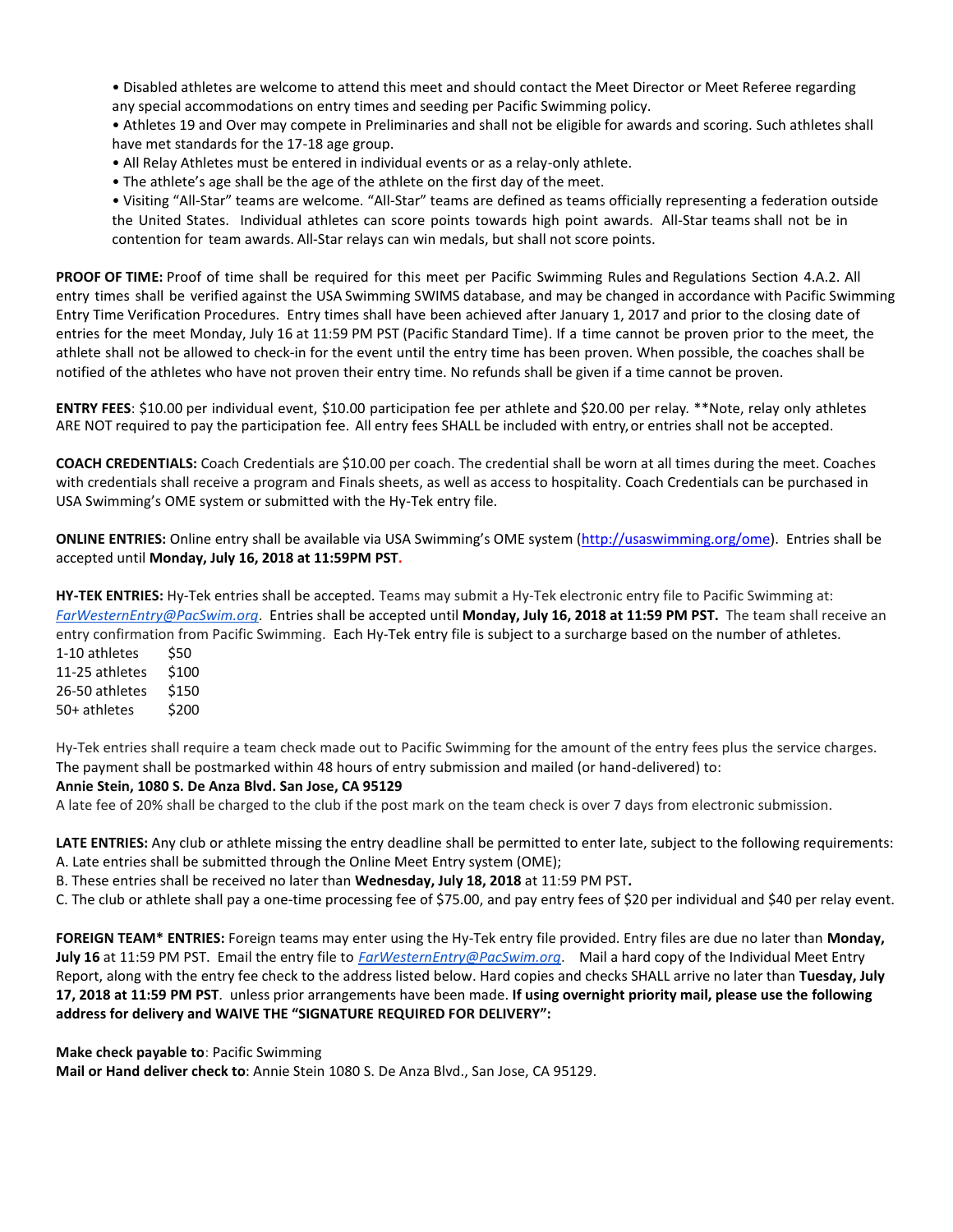\* ALL foreign clubs shall have filled out a "foreign team invite" as required by USA Swimming prior to entries being accepted. This invite is available at the end of this meet sheet or at [https://www.teamunify.com/SubTabGeneric.jsp?team=oapb&\\_stabid\\_=183130](https://www.teamunify.com/SubTabGeneric.jsp?team=oapb&_stabid_=183130) This invite can be mailed with entries or scanned and emailed to Annie Stein at [FarWesternEntry@pacswim.org](mailto:FarWesternEntry@pacswim.org) 

**SEEDING:** Event seeding shall be in the following order: conforming long course meters (LCM), non-conforming short course meters (SCM) and non-conforming short course yards (SCY). - USA Swimming rules 207.11.7B. **See Rules for distance events seeding**.

**CHECK-IN**: The meet shall be deck seeded. Athletes shall check-in at the Clerk of Course. No event shall be closed more than 30 minutes before the scheduled start of the session. Close of check-in for all events shall be no more than 60 minutes before the estimated time of the start of the first heat of the event. **Athletes who do not check-in shall not be allowed to compete in the event.**

#### **SCRATCHES**:

- Pacific Swimming scratch rules shall be enforced. A copy shall be posted at the clerk-of-course.
- Athletes entered in a preliminary individual event in a Preliminaries and Finals meet that is deck seeded who have checked in for that event, shall compete in the event unless they notify the clerk of the course before seeding for that event has begun that they wish to scratch. Failure to compete in an event shall result in being barred from their next preliminary individual event.
- Any athlete qualifying for Finals in an individual event who does not wish to compete shall scratch within 30 minutes after the announcement of qualifiers. During this period, qualifiers may also notify the referee that they may not intend to compete in Finals. In this case, they shall declare their final intention within 30 minutes after the announcement of qualifiers following their last individual preliminary event.
- Any athlete qualifying for Finals in an individual event who fails to report to the blocks in said final race prior to the calling of the alternate shall be barred from the remainder of any final events for that day. Should the athlete have no additional final events for that day they shall be barred from their next preliminary event.
- If the No-Show occurs on the last day that the athlete is entered in an individual final event in the meet, and no other individual event penalty is applicable, the athlete shall be fined \$100.00. The fine shall be increased to \$150.00 if after 30 days of receiving the letter of notification the party has not made the payment.

| AWARDS: | Individual Events:     | Medals $1st$ -8th                                              |
|---------|------------------------|----------------------------------------------------------------|
|         | Relav Events:          | Medals $1st - 3rd$                                             |
|         | Team:                  | Distinctive Awards 1 <sup>st</sup> -3 <sup>rd</sup>            |
|         | Individual High Point: | Distinctive awards for high male and female for each age group |

| Place                    | ـst ـ | $\mathbf{A}$ nd | ∽rd | -th | _th | th۔ | _th | იth |
|--------------------------|-------|-----------------|-----|-----|-----|-----|-----|-----|
| <b>Individual Events</b> |       |                 |     |     |     |     |     |     |
| <b>Relay Events</b>      | 18    | 14              |     | 10  |     |     |     |     |

**ADMISSION:** Free. A 4-day meet program will be available for \$10.00.

**SNACK BAR:** A snack bar will be available during the meet.

**HOSPITALITY:** Lunch and limited hospitality will be available to all working officials and coaches.

**TIME STANDARDS:<http://www.pacswim.org/userfiles/cms/documents/858/2018-summer-fw-time-std.--final-rev-9.29.17.pdf>**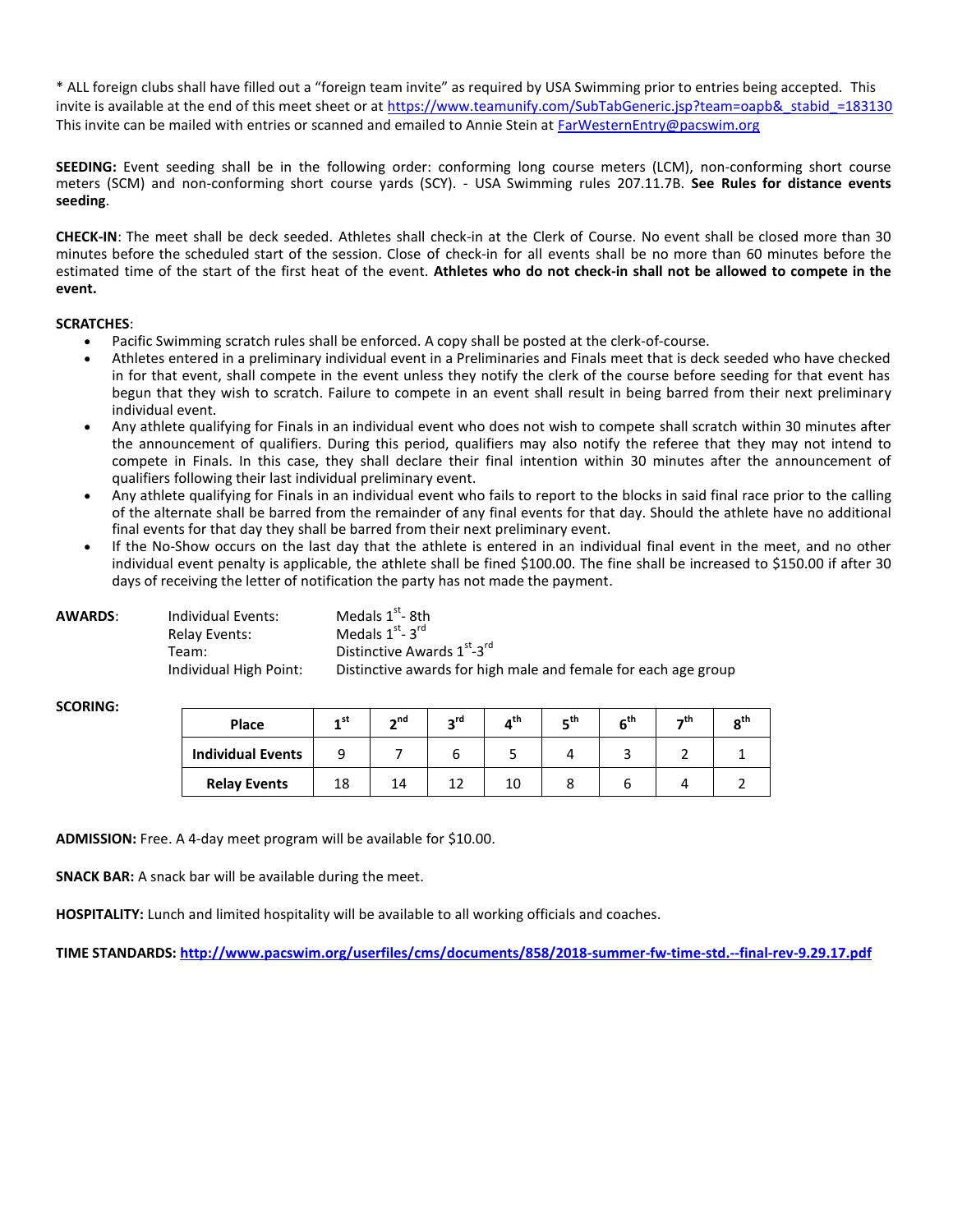## **EVENT SUMMARY:**

| Thursday, July 26, 2018 |                    |                              |                    |                    |  |  |  |  |
|-------------------------|--------------------|------------------------------|--------------------|--------------------|--|--|--|--|
| 10 & Under              | $11 - 12$          | 13-14                        | 15-16              | $17 - 18$          |  |  |  |  |
|                         | 200 Breaststroke   | 200 Breaststroke             | 200 Breaststroke   | 200 Breaststroke   |  |  |  |  |
| 50 Freestyle            | 50 Freestyle       | 50 Freestyle                 | 50 Freestyle       | 50 Freestyle       |  |  |  |  |
|                         | 400 IM (G)         | 400 IM (G)                   | 400 IM (G)         | 400 IM (G)         |  |  |  |  |
| 400 Freestyle           | 400 Freestyle (B)  | 400 Freestyle (B)            | 400 Freestyle (B)  | 400 Freestyle (B)  |  |  |  |  |
|                         | 1500 Freestyle (G) | 1500 Freestyle (G)           | 1500 Freestyle (G) | 1500 Freestyle (G) |  |  |  |  |
|                         | 400 Free Relay     | 400 Free Relay               | 400 Free Relay     | 400 Free Relay     |  |  |  |  |
|                         |                    | <b>Friday, July 27, 2018</b> |                    |                    |  |  |  |  |
| 10 & Under              | $11 - 12$          | 13-14                        | 15-16              | $17 - 18$          |  |  |  |  |
| 200 Medley Relay        | 200 Medley Relay   | 200 Medley Relay             | 200 Medley Relay   | 200 Medley Relay   |  |  |  |  |
|                         | 200 Butterfly      | 200 Butterfly                | 200 Butterfly      | 200 Butterfly      |  |  |  |  |
| 50 Backstroke           | 50 Backstroke      |                              |                    |                    |  |  |  |  |
| 100 Freestyle           | 100 Freestyle      | 100 Freestyle                | 100 Freestyle      | 100 Freestyle      |  |  |  |  |
| 100 Breaststroke        | 100 Breaststroke   | 100 Breaststroke             | 100 Breaststroke   | 100 Breaststroke   |  |  |  |  |
|                         | 800 Free (B)       | 800 Free (B)                 | 800 Free (B)       | 800 Free (B)       |  |  |  |  |
|                         | 200 Free Relay     | 200 Free Relay               | 200 Free Relay     | 200 Free Relay     |  |  |  |  |
|                         |                    | Saturday, July 28, 2018      |                    |                    |  |  |  |  |
| 10 & Under              | $11 - 12$          | 13-14                        | 15-16              | $17 - 18$          |  |  |  |  |
| 200 IM                  | 200 IM             | 200 IM                       | 200 IM             | 200 IM             |  |  |  |  |
| 50 Butterfly            | 50 Butterfly       |                              |                    |                    |  |  |  |  |
| 100 Backstroke          | 100 Backstroke     | 100 Backstroke               | 100 Backstroke     | 100 Backstroke     |  |  |  |  |
| 200 Freestyle           | 200 Freestyle      | 200 Freestyle                | 200 Freestyle      | 200 Freestyle      |  |  |  |  |
|                         | 800 Freestyle (G)  | 800 Freestyle (G)            | 800 Freestyle (G)  | 800 Freestyle (G)  |  |  |  |  |
| 200 Free Relay          |                    | 800 Free Relay               | 800 Free Relay     | 800 Free Relay     |  |  |  |  |
|                         |                    | <b>Sunday, July 29, 2018</b> |                    |                    |  |  |  |  |
| 10 & Under              | $11 - 12$          | 13-14                        | 15-16              | $17 - 18$          |  |  |  |  |
|                         | 200 Backstroke     | 200 Backstroke               | 200 Backstroke     | 200 Backstroke     |  |  |  |  |
| 50 Breaststroke         | 50 Breaststroke    |                              |                    |                    |  |  |  |  |
| 100 Butterfly           | 100 Butterfly      | 100 Butterfly                | 100 Butterfly      | 100 Butterfly      |  |  |  |  |
|                         | 400 IM (B)         | 400 IM (B)                   | 400 IM (B)         | 400 IM (B)         |  |  |  |  |
|                         | 400 Freestyle (G)  | 400 Freestyle (G)            | 400 Freestyle (G)  | 400 Freestyle (G)  |  |  |  |  |
|                         | 1500 Freestyle (B) | 1500 Freestyle (B)           | 1500 Freestyle (B) | 1500 Freestyle (B) |  |  |  |  |
|                         | 400 Medley Relay   | 400 Medley Relay             | 400 Medley Relay   | 400 Medley Relay   |  |  |  |  |

(G) = Event being swum by Girls only

(B) = Event being swum by Boys only